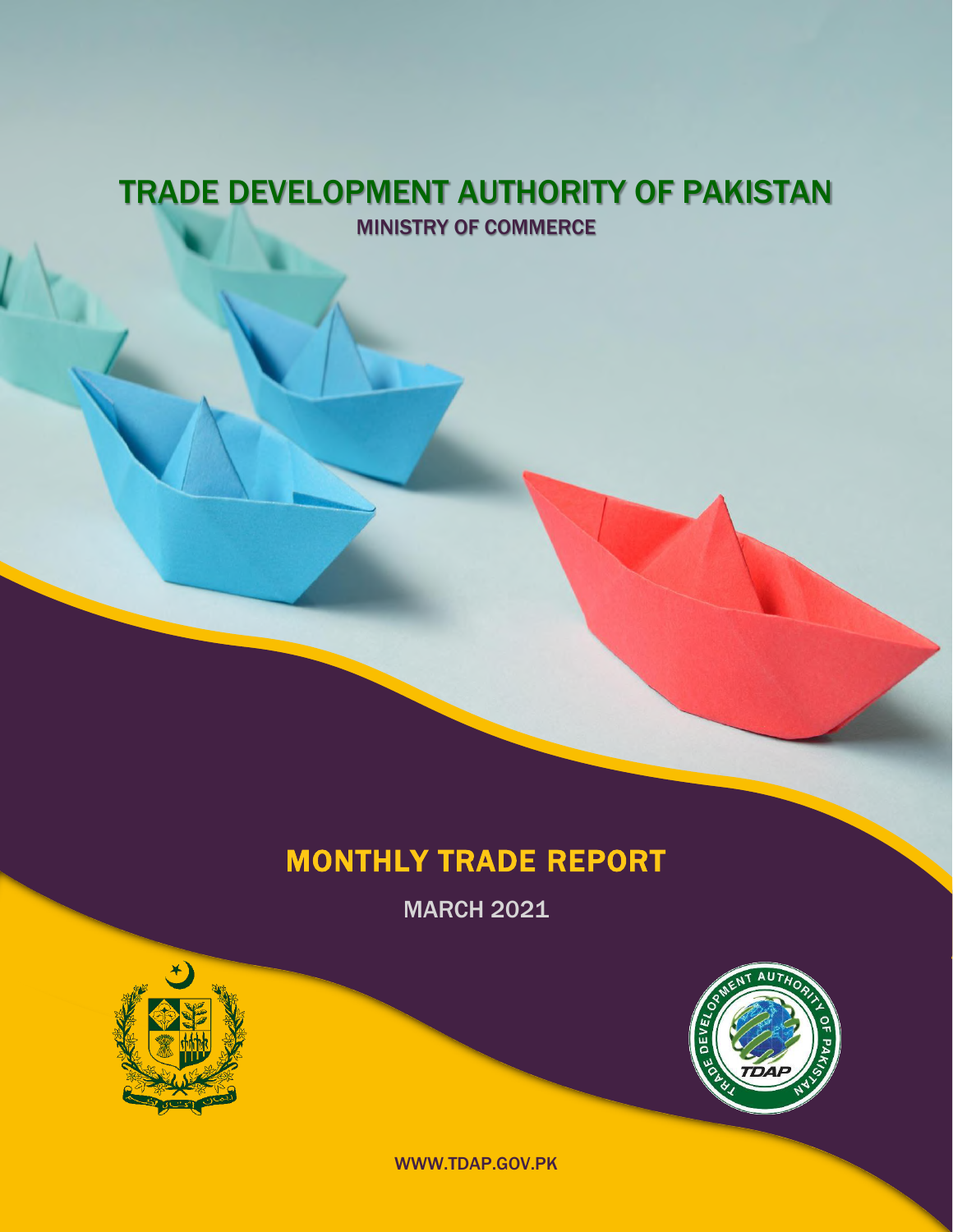### **DISCLAIMER**

The provisional data from Weboc, PBS and PRAL have been reported for information purposes only. Every effort has been made to cross-check and verify the authenticity of the data. Trade development Authority of Pakistan, or the author(s), do not guarantee the data included in this work. All data and statistics used are correct as of 3rd April, 2021 and may be subject to change.

For any queries or feedback regarding this publication, please contact at:

Afshan Uroos Assistant Manager afshan.uroos@tdap.gov.pk.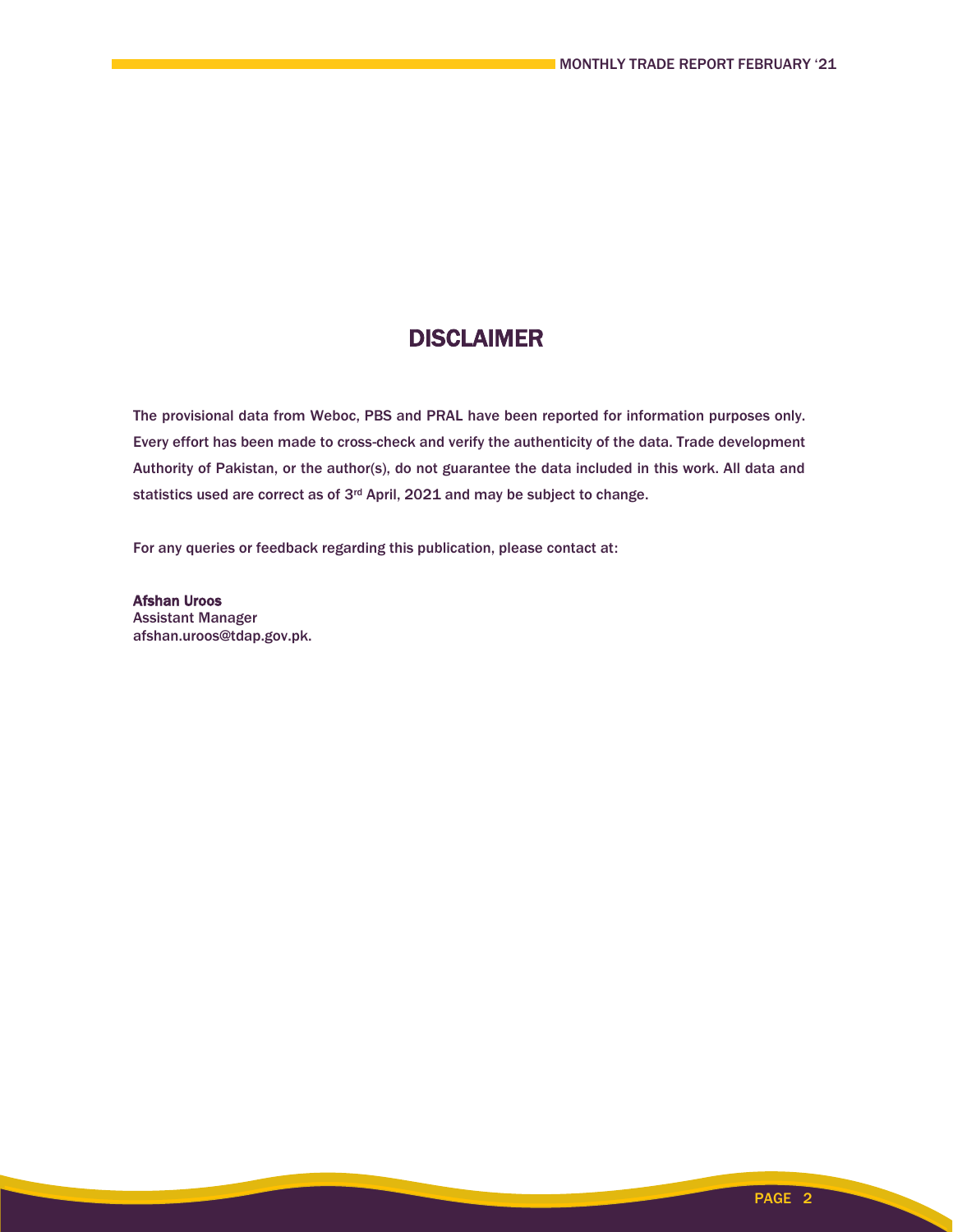### **SUMMARY**

 *\*Trade values in US\$ million*

| <b>EXPORTS SUMMARY</b> | FY 2020-21 | FY 2019-20 | <b>% CHANGE</b> |
|------------------------|------------|------------|-----------------|
| <b>March</b>           | 2,361      | 1,810      | 30.4%           |
| July - March           | 18,685     | 17,443     | 7.1%            |
|                        |            |            |                 |
| <b>IMPORTS SUMMARY</b> | FY 2020-21 | FY 2019-20 | <b>% CHANGE</b> |
| <b>March</b>           | 5,632      | 3,308      | 70%             |
| <b>July - March</b>    | 39,512     | 34,719     | 13.5%           |

Trade Statistics reported in March 2021 are different from the traditional trade pattern of Pakistan. The unusual trade figures are reflected due to the COVID-19 pandemic, global trade restrictions, lockdown in the country, and trade restrictions for China during March

2020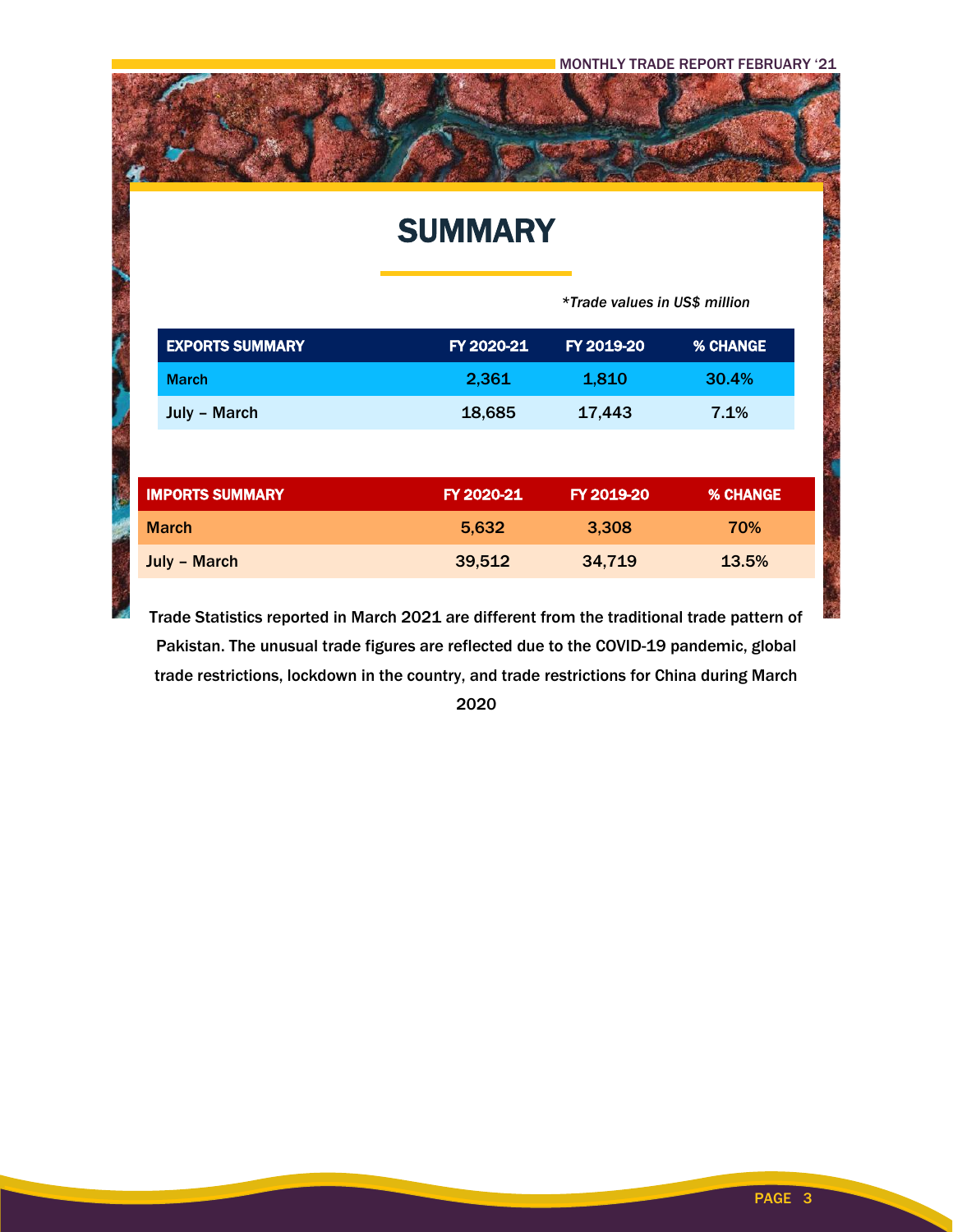*\*Trade values in US\$ million*

# EXPORT PROFILE

TOP PARTNER COUNTRIES SHOWING INCREASE

| <b>COUNTRY</b>           | <b>MAR 2021</b> | <b>MAR 2020</b> | <b>% CHANGE</b> |
|--------------------------|-----------------|-----------------|-----------------|
| UNITED STATES OF AMERICA | 410.42          | 326.25          | 26%             |
| <b>CHINA</b>             | 272.79          | 133.80          | 104%            |
| UNITED KINGDOM           | 168.10          | 123.42          | 36%             |
| <b>GERMANY</b>           | 126.71          | 102.60          | 23%             |
| <b>NETHERLANDS</b>       | 108.83          | 79.97           | 36%             |

#### TOP PARTNER COUNTRIES SHOWING DECREASE

| <b>COUNTRY</b>              | <b>MAR 2021</b> | <b>MAR 2020</b> | <b>% CHANGE</b> |
|-----------------------------|-----------------|-----------------|-----------------|
| <b>UNITED ARAB EMIRATES</b> | 93.44           | 104.02          | $-10%$          |
| <b>BANGLADESH</b>           | 65.98           | 68.74           | $-4%$           |
| <b>SAUDI ARABIA</b>         | 43.32           | 53.60           | $-19%$          |
| <b>KENYA</b>                | 24.16           | 30.40           | $-21%$          |
| <b>OATAR</b>                | 14.57           | 14.81           | $-2%$           |

#### TOP GROWING COMMODITIES

| <b>PRODUCTS</b>                                                                                               | <b>MAR 2021</b> | <b>MAR 2020</b> | % CHANGE |
|---------------------------------------------------------------------------------------------------------------|-----------------|-----------------|----------|
| 6302 - Bedlinen, table linen, toilet<br>linen and kitchen linen of all types                                  | 329.00          | 246.57          | 33%      |
| $1006 - Rice$                                                                                                 | 220.27          | 199.70          | 10%      |
| 6203 - Men's or boys' suits,<br>ensembles, jackets, blazers, trousers<br>5205 - Cotton yarn other than sewing | 202.21          | 174.92          | 16%      |
| thread, containing $>= 85$ %                                                                                  | 107.23          | 79.96           | 34%      |
| 2207 - Undenatured ethyl alcohol of<br>alcoholic strength by volume of 80%                                    | 74.86           | 43.36           | 73%      |

#### TOP DECREASING COMMODITIES

| <b>PRODUCTS</b>                 | <b>MAR 2021</b> | <b>MAR 2020</b> | <b>% CHANGE</b> |
|---------------------------------|-----------------|-----------------|-----------------|
| 5209 - Woven fabrics of cotton, |                 |                 |                 |
| containing >= 85% cotton        | 70.92           | 76.14           | $-7\%$          |
| 5210 - Plain Weave              | 21.66           | 21.85           | $-1\%$          |
| $0303 - 0$ thers                | 17.20           | 25.61           | $-33%$          |
| 3907 - Epoxide resins           | 8.14            | 16.20           | $-85%$          |
| $2526 - \textsf{Talc}$          | 2.5             | 16.81           | $-50%$          |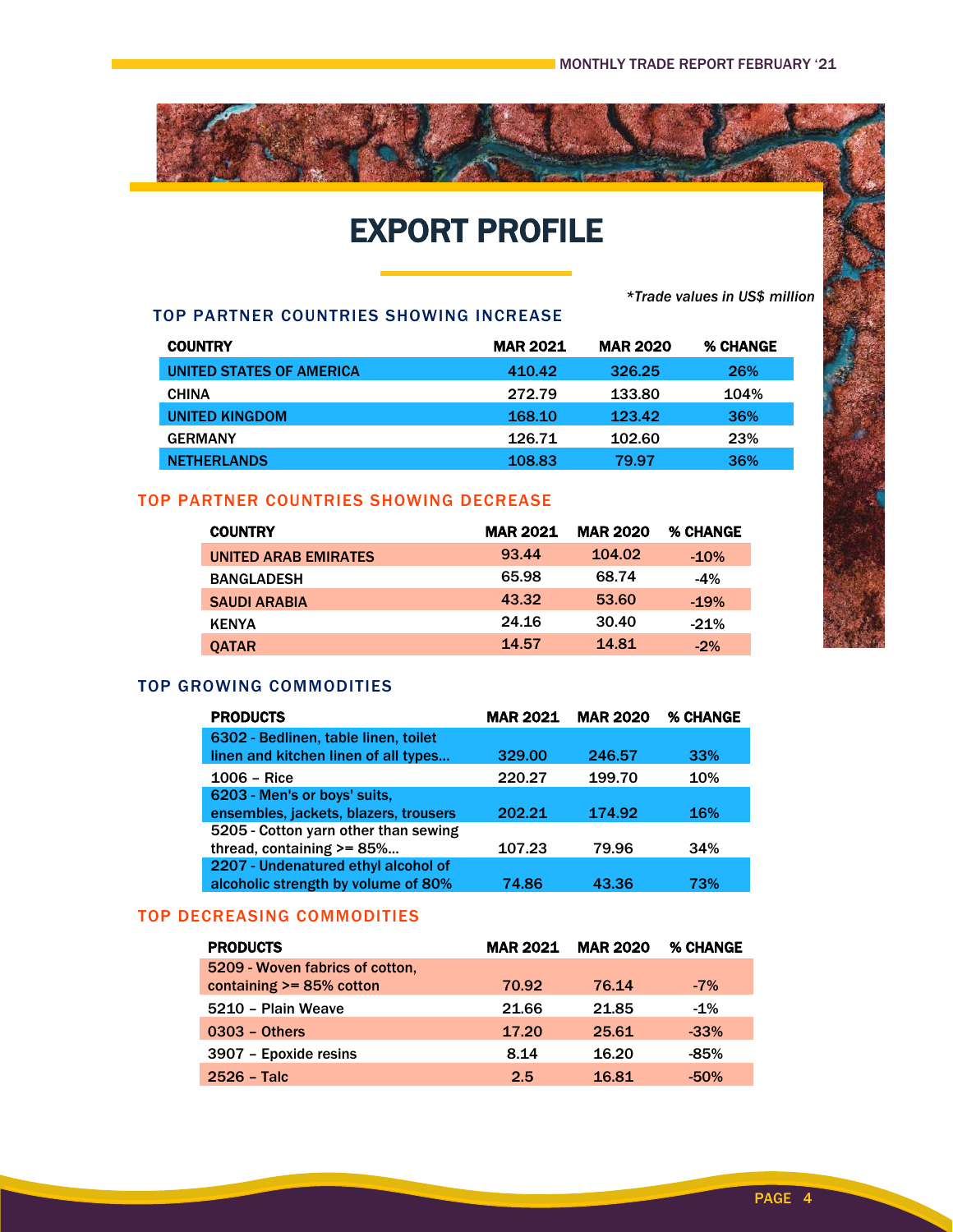### IMPORT PROFILE

*\*Trade values in US\$ million*

#### TOP PARTNER COUNTRIES SHOWING INCREASE

医皮质

| <b>COUNTRY</b>           | <b>MAR 2021</b> | <b>MAR 2020</b> | <b>% CHANGE</b> |
|--------------------------|-----------------|-----------------|-----------------|
| <b>CHINA</b>             | 1.409.45        | 770.01          | 83%             |
| UNITED ARAB EMIRATES     | 548.66          | 333.62          | 64%             |
| UNITED STATES OF AMERICA | 373.90          | 230.94          | 62%             |
| <b>SAUDI ARABIA</b>      | 255.54          | 117.70          | 117%            |
| <b>KUWAIT</b>            | 174.27          | 60.45           | 188%            |

#### TOP PARTNER COUNTRIES SHOWING DECREASE

| <b>COUNTRY</b>     | <b>MAR 2021</b> | <b>MAR 2020</b> | % CHANGE |
|--------------------|-----------------|-----------------|----------|
| <b>INDONESIA</b>   | 84.61           | 207.33          | $-59%$   |
| <b>MALAYSIA</b>    | 60.00           | 102.07          | $-41%$   |
| <b>TAIWAN</b>      | 53.23           | 62.54           | $-15%$   |
| <b>SWITZERLAND</b> | 23.94           | 25.70           | $-7%$    |
| <b>VIETNAM</b>     | 22.24           | 40.17           | $-45%$   |

#### TOP GROWING COMMODITIES

| <b>PRODUCTS</b>                | <b>MAR 2021</b> | <b>MAR 2020</b> | <b>% CHANGE</b> |
|--------------------------------|-----------------|-----------------|-----------------|
| 2710 - Petroleum oils and oils |                 |                 |                 |
| obtained from bituminous       | 547.01          | 310.95          | 76%             |
| 2711 - Petroleum gas and other |                 |                 |                 |
| gaseous hydrocarbons           | 275.56          | 210.59          | 31%             |
| 2709 - Petroleum oils and oils |                 |                 |                 |
| obtained from bituminous       | 266.25          | 136.60          | 95%             |
| 2701 - Mineral fuels, mineral  |                 |                 |                 |
| oils and products of their     | 201.29          | 135.62          | 48%             |
| 1201 - Soya beans, whether or  |                 |                 |                 |
| not broken                     | 162.52          | 30.46           | 434%            |

#### TOP DECREASING COMMODITIES

| <b>PRODUCTS</b>                 | <b>MAR 2021</b> | <b>MAR 2020</b> | <b>% CHANGE</b> |
|---------------------------------|-----------------|-----------------|-----------------|
| 5201 - Cotton, neither carded   |                 |                 |                 |
| nor combed                      | 160.71          | 167.20          | $-4\%$          |
| 8517 - Electrical machinery and |                 |                 |                 |
| equipment and parts thereof     | 60.50           | 162.76          | $-63%$          |
| 3004 - Pharmaceutical products  | 43.87           | 47.16           | $-7%$           |
| 7208 - Iron and steel           | 43.74           | 45.08           | $-3%$           |
| 8504 - Electrical machinery and |                 |                 |                 |
| equipment and parts thereof     | 31.25           | 109.13          | $-71%$          |